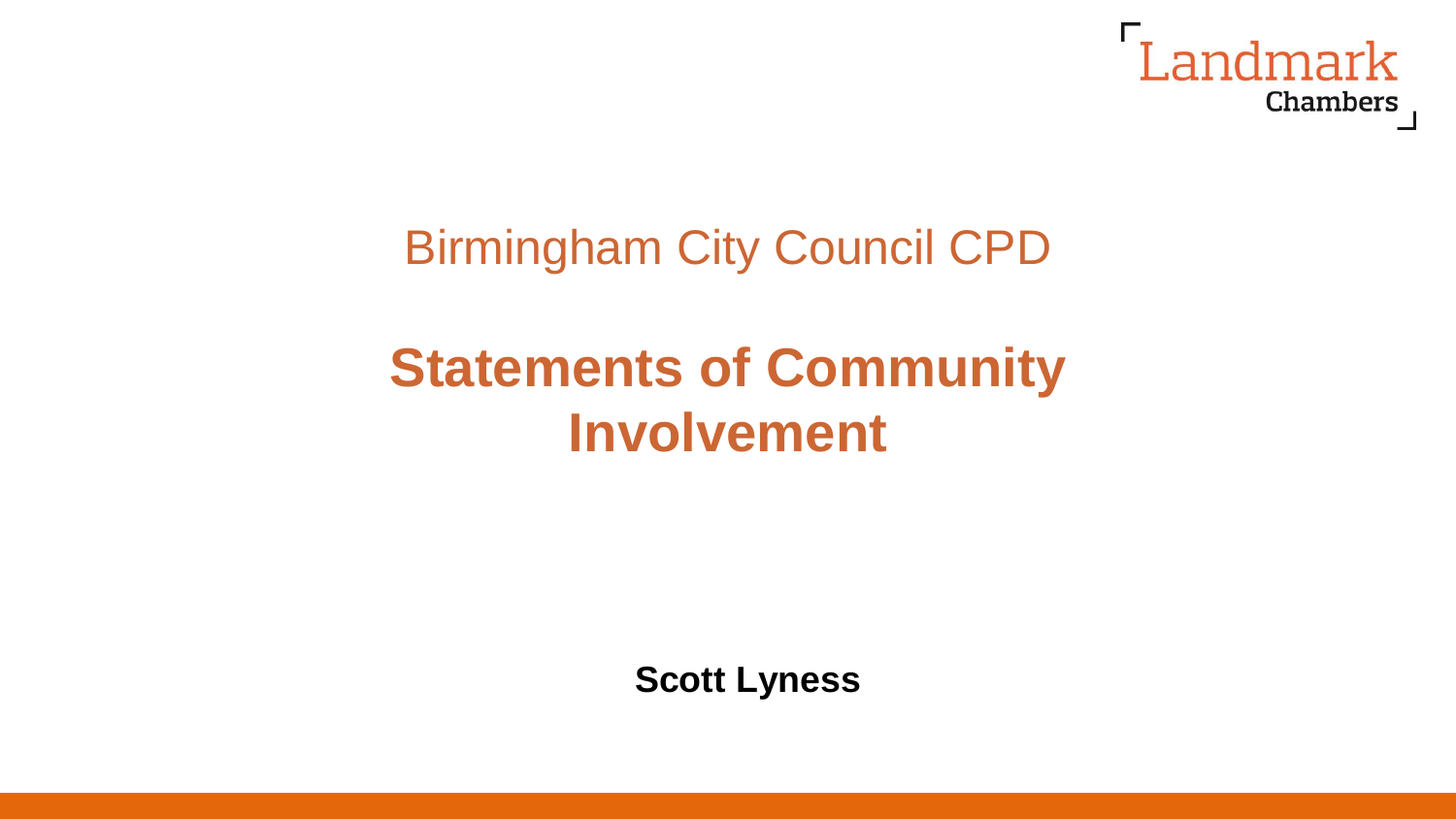#### **Structure**

• Statutory framework

Landmark

Chambers

- Guidance
- Legal principles
- Review of caselaw
- Concluding remarks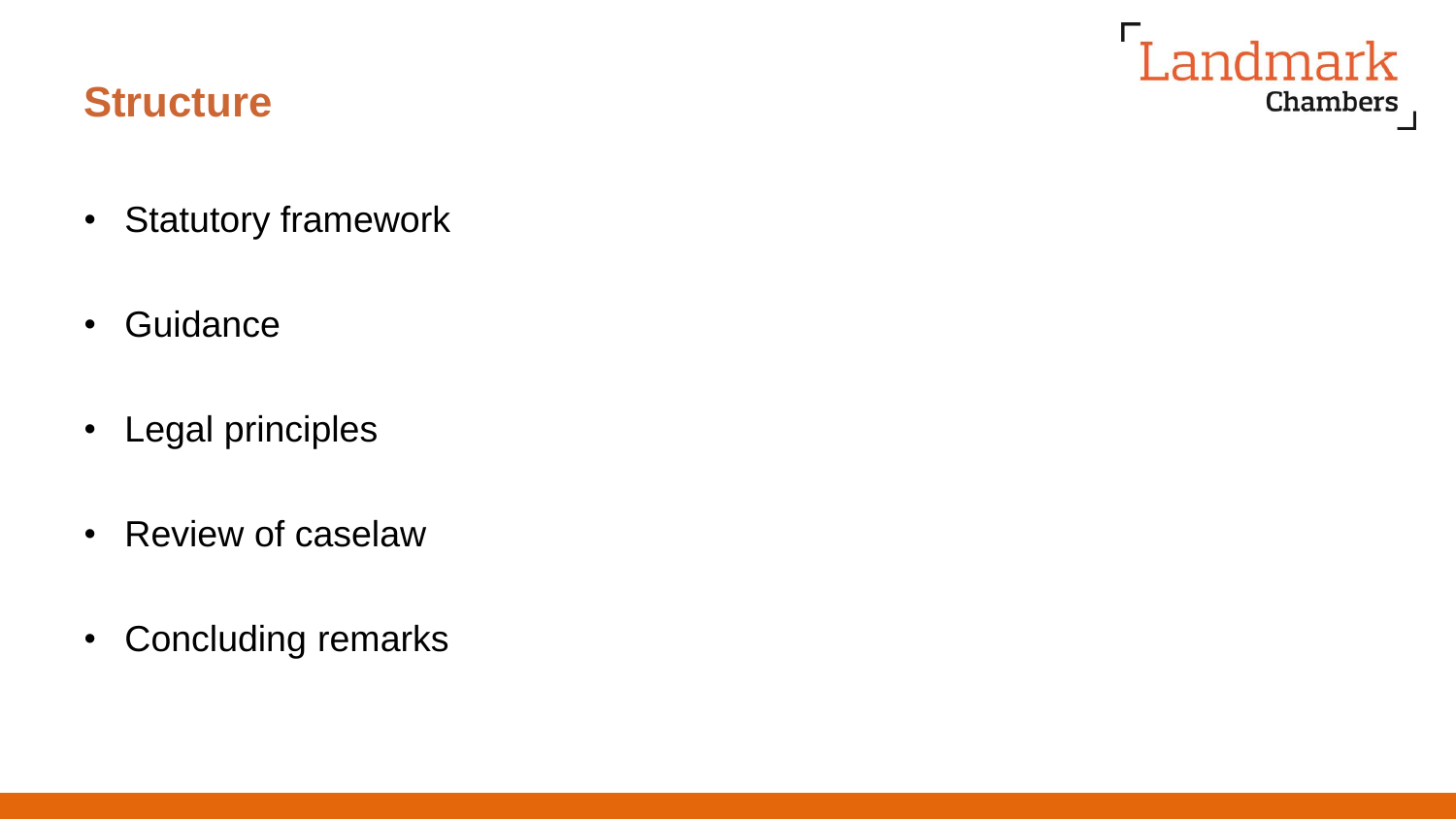#### **Planning and Compulsory Purchase Act 2004 (1)**



- S. 18(1): "The local planning authority must prepare a statement of community involvement"
- S. 18 (2): SCI is "a statement of the authority's policy as to the involvement in the exercise of the authority's functions under sections 13, 15, 19, 26 and 28 of this Act and Part 3 of the principal Act of persons who appear to the authority to have an interest in matters relating to development in their area"
	- S. 13: survey of area (review of matters expected to affect dev elopement of area of planning of its development)
	- S. 15: preparation of local development scheme
	- S. 26: review of LDDs (including DPDs)
	- S 28: preparation of joint LDDs
	- Part III of the TCPA 1990: primarily grant of planning permission, but also other control over development including planning obligations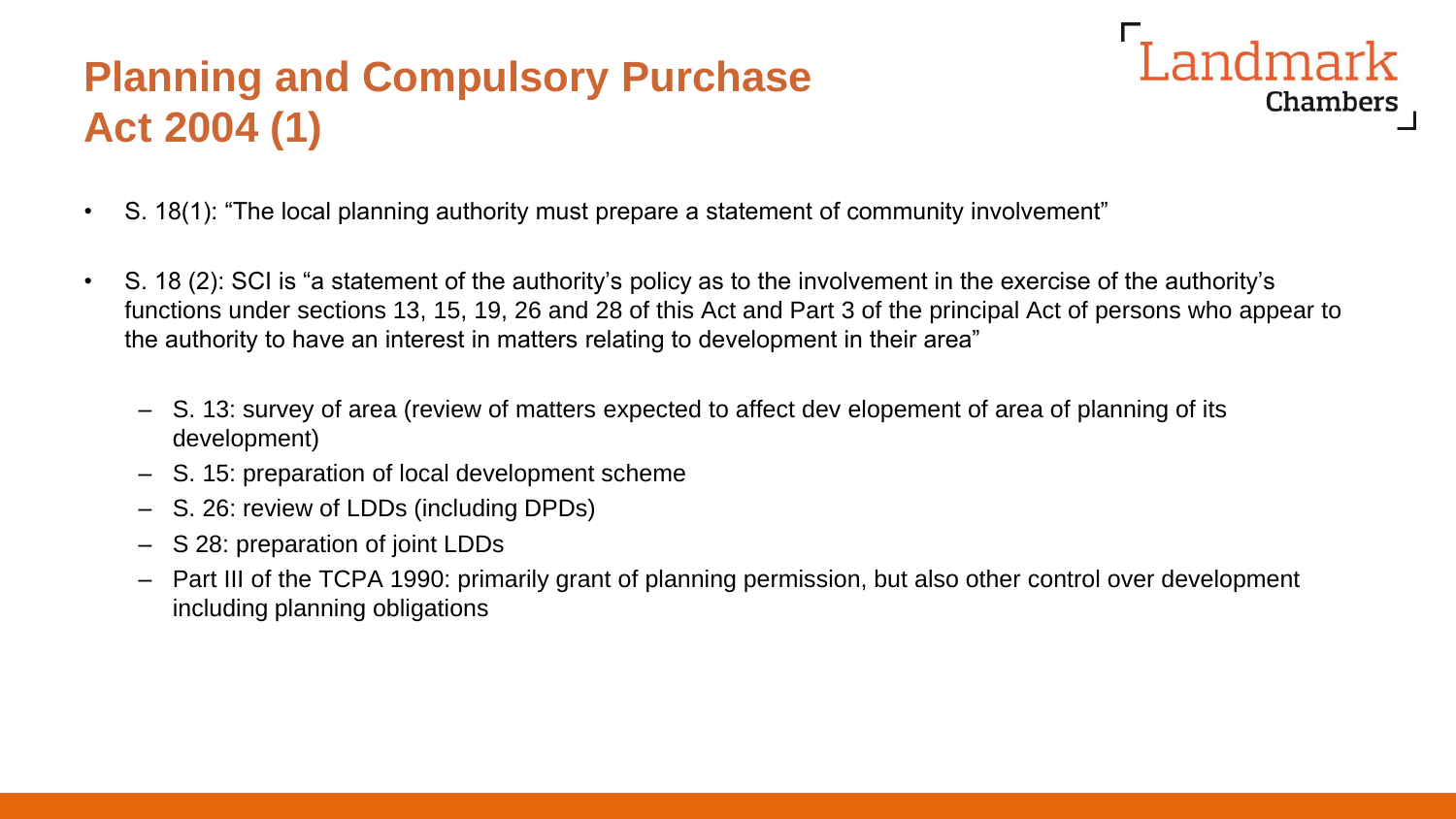#### **Planning and Compulsory Purchase Act 2004 (2)**



- NB Ss. 18(2B)–(2D) inserted by the Neighbourhood Planning Act 2017 ss 6 (see too s 13)
- With effect from 31 July 2018 (see Neighbourhood Planning Act 2017 (Commencement No. 3) Regulations 2018)
- S. 18(2B): SCI must set out the local planning authority's policies for giving advice or assistance under
	- (a) paragraph 3 of Schedule 4B to TCPA 1990 (advice or assistance on proposals for making of neighbourhood development orders) and
	- (b) paragraph 3 of Schedule A2 to PCPA 2004 (advice or assistance on proposals for modification of neighbourhood development plans)
- S. 18 (2C): reference in (2B)(a) to Schedule 4B includes that Schedule as applied by section 38A(3) of this Act (process for making neighbourhood development plans eg examinations, referenda)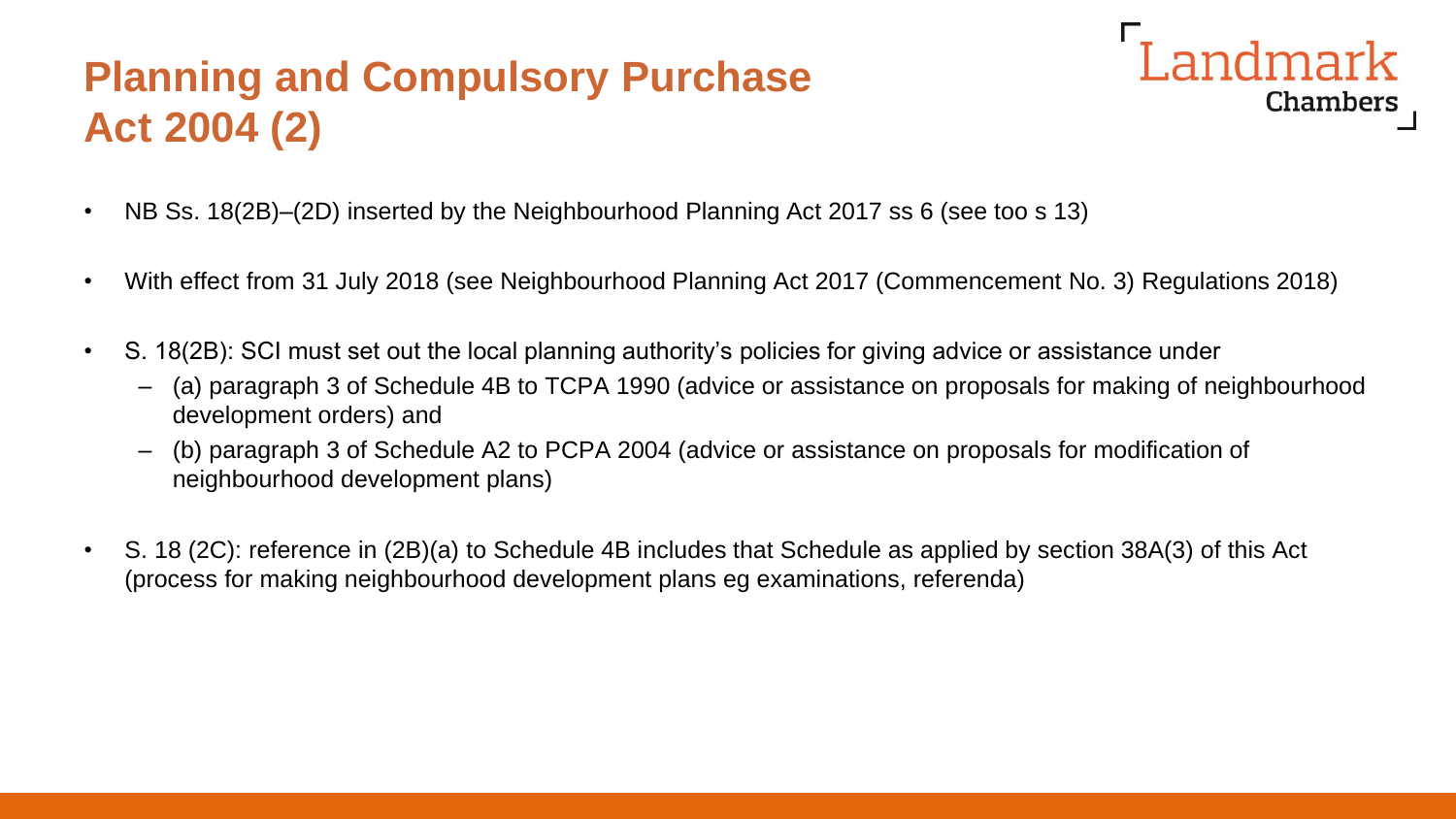#### **Planning and Compulsory Purchase Act 2004 (3)**



- S. 18(3): SCI is an LDD, subject to section 17(8)(adoption by resolution of LPA/approval by SS following intervention)
- S. 18(3A): SCI must not be specified as a DPD document in the LDS
- S. 19(3): in preparing LDDs (including DPDs but not the SCI) the authority must also comply with their **SCI**
- S. 23(1): adoption of LDDs (LPA may adopt an LDD either as originally prepared or as modified to take account of (a) any representations made in relation to the document; (b) any other matter they think is relevant
- S. 20(5): purpose of an independent examination of DPD is to determine (a) whether it satisfies the requirements of s.19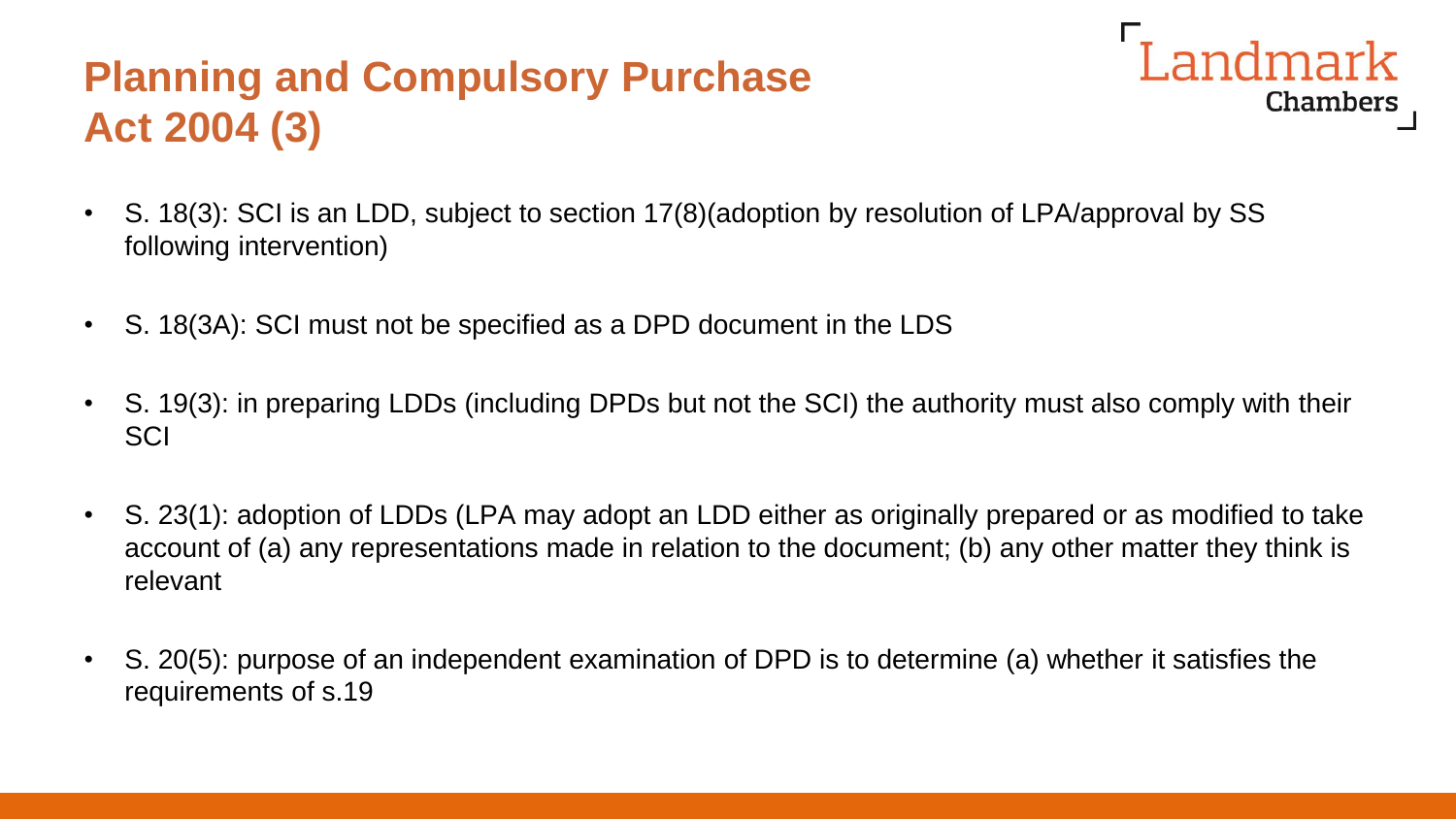#### **TCP (Local Planning) (England) (Amendment) Regulations 2017/1244**



- From April 6, 2018
- 10A Review of local development documents

(1) A local planning authority must review a local development document within the following time periods

(b) in respect of a statement of community involvement, the review must be completed every five years, starting from the date of adoption of the statement of community involvement, in accordance with section 23 of the Act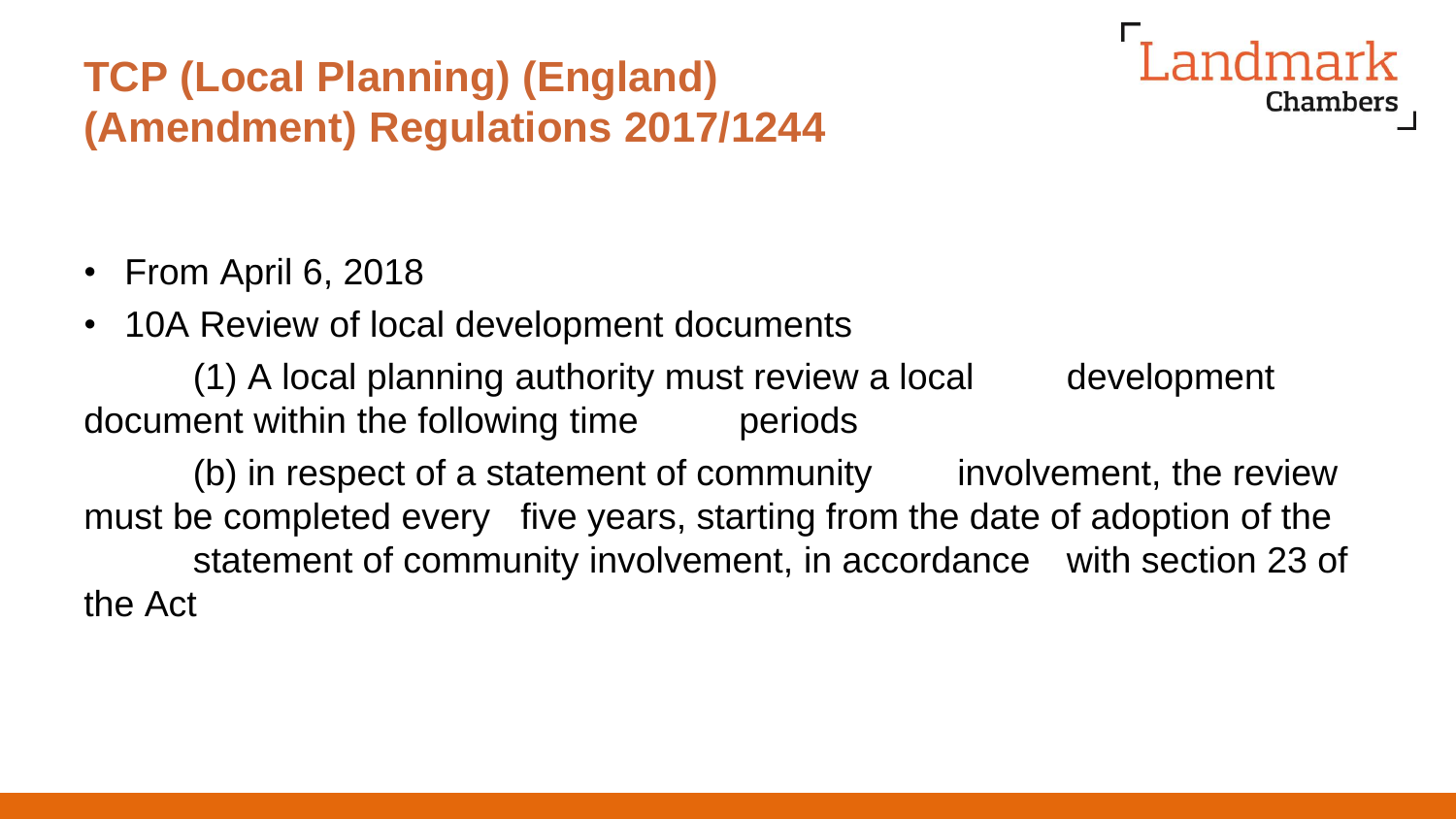#### **Guidance**



• NPPF 2 [16]: "Plans should:...

(c) be shaped by early, proportionate and effective engagement between planmakers and communities, local organisations, businesses, infrastructure providers and operators and statutory consultees"

#### • PPG ID 12-017-20140306:

"Section 18 of the Planning and Compulsory Purchase Act 2004 requires local planning authorities to produce a Statement of Community Involvement, which should explain how they will engage local communities and other interested parties in producing their Local Plan and determining planning applications. The Statement of Community Involvement should be published on the local planning authority's website"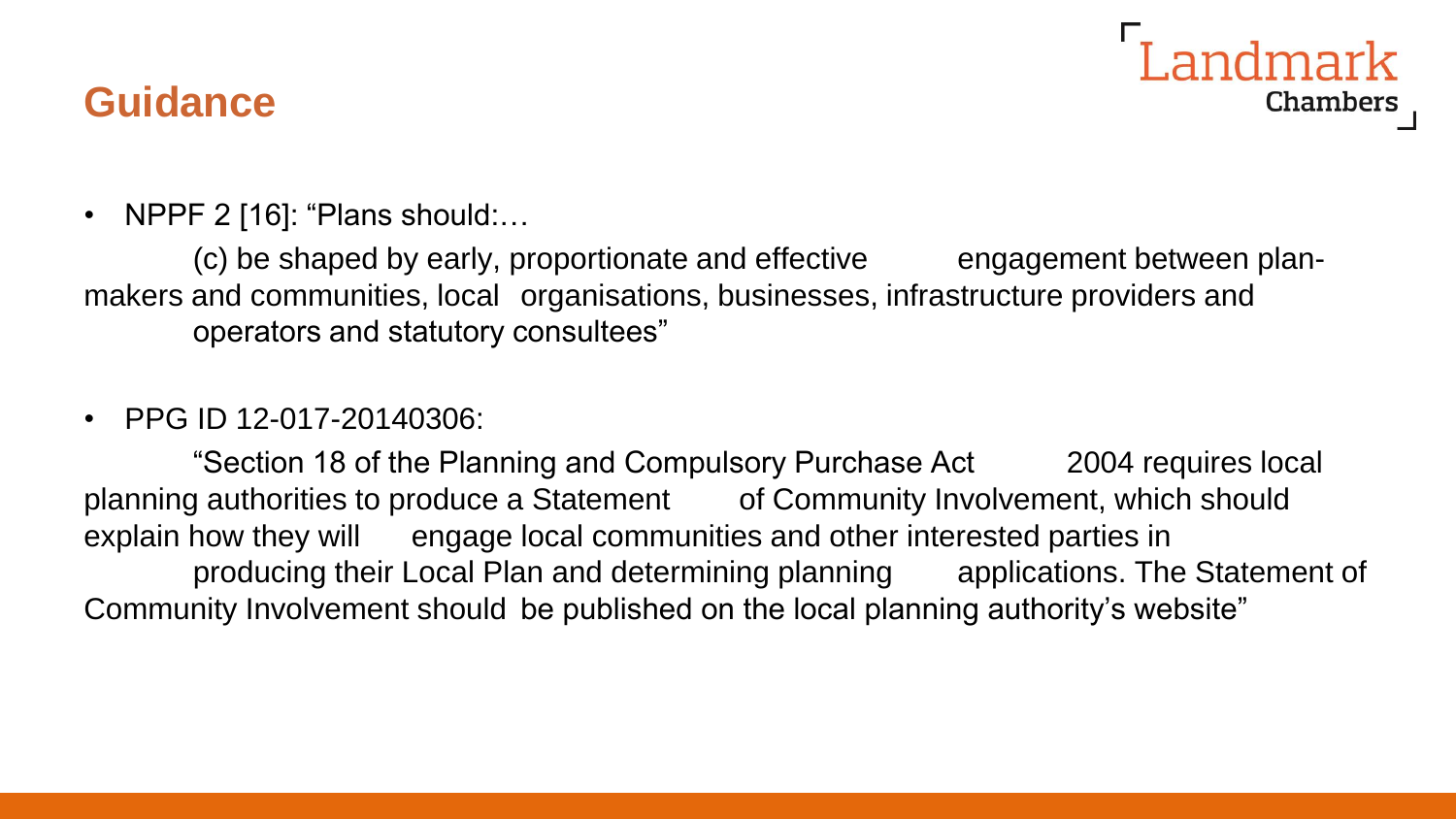#### **Legal principles: legitimate expectation**

- Reliance on SCIs mainly framed by legal principle of legitimate expectation
- Courts will require a public body to honour a procedural promise that is "clear, unambiguous and devoid of relevant qualification": R v. Inland Revenue Commissioners, ex p. MFK Underwriting Agencies Ltd [1990] 1 WLR 1545 at 1570

I andmark

Chambers

• Aspect of concern to ensure that decision-makers act fairly in procedural sense; but principle could as readily seen as a requirement of reasonableness: Abdi v. SSHD [2005] EWCA Civ 1363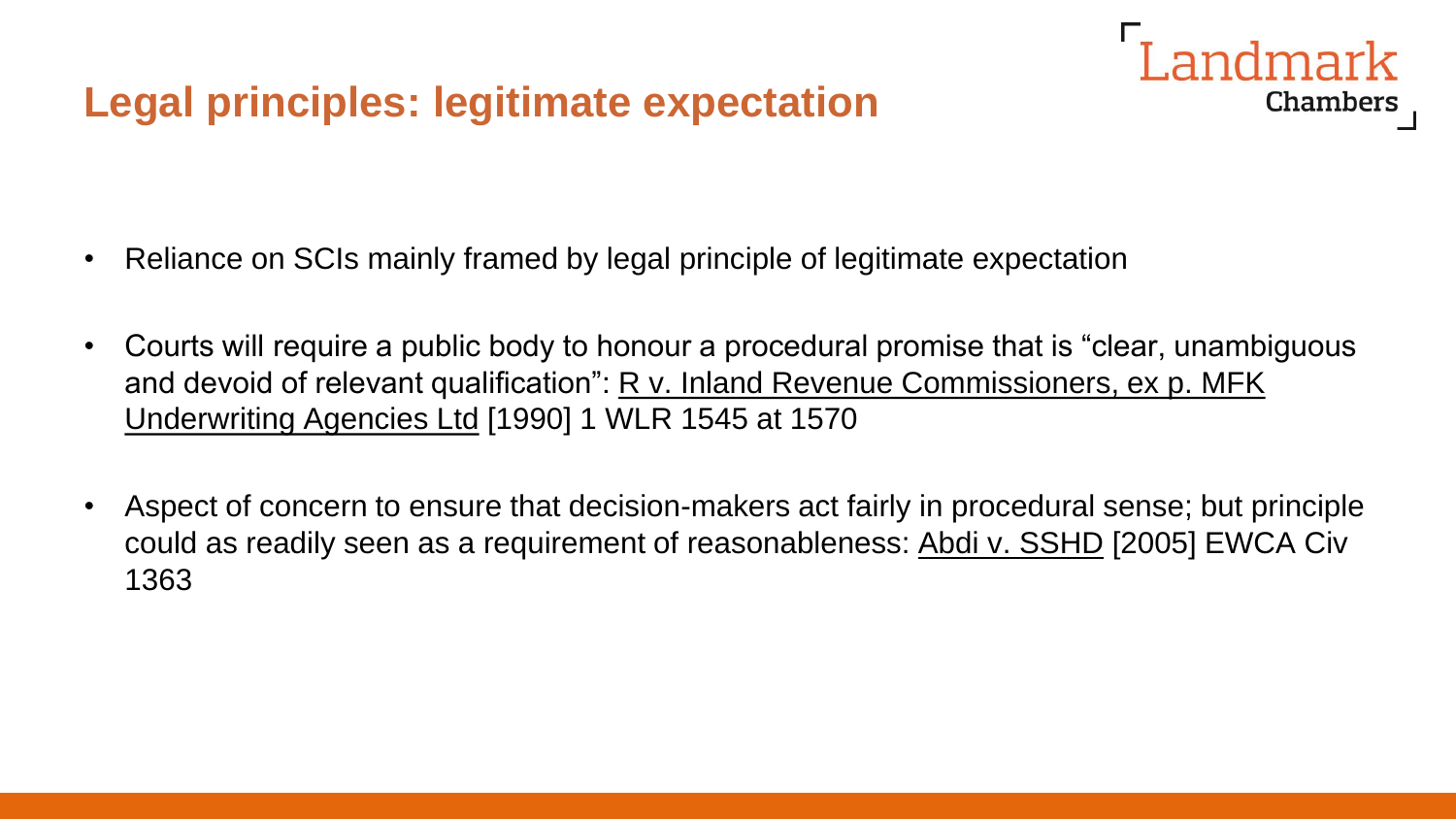## **Wider principles (1)**

Landmark Chambers

- Other principles which may apply regardless of SCI content
- Authorites must follow published policies unless there are good reasons not to: R (Lumba) v. SSHD [2011] UKSC 12 at [26]
- Duty to consult may come from by statute but common law duty of procedural fairness may require it and inform how to conduct it: R (Moseley) v. Haringey LBC [2014] UKHL 56 at [23]
- Whether re-consultation on amended planning application is required will depend on what fairness requires in circumstances including nature and extent of changes: Keep Wythenshawe Special v. NHS Central Manchester [2016] EWHC 17 (Admin) at [74]-[75]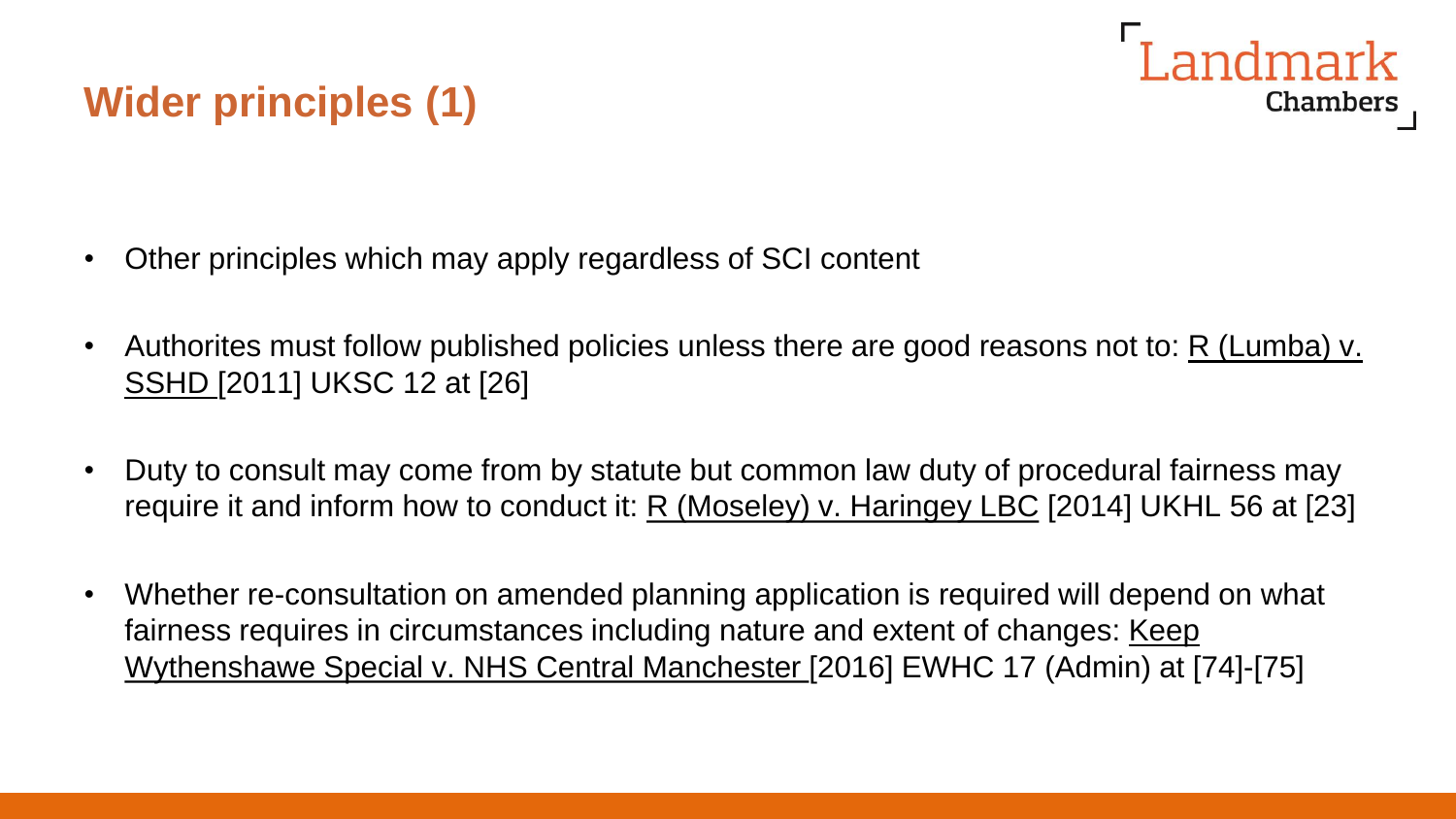### **Wider principles (2)**

- ndmark Chambers
- Where consultation takes place it should meet the "Sedley principles" approved in R v. North and East Devon Authority ex p. Coughlan [2001] QB 213, in particular:
	- Consultation must take place when the proposal is still at a formative stage
	- Sufficient reasons must be put forward for the proposal to allow for intelligent consideration and response
	- Adequate time must be given for consideration and response
	- The product of consultation must be conscientiously taken into account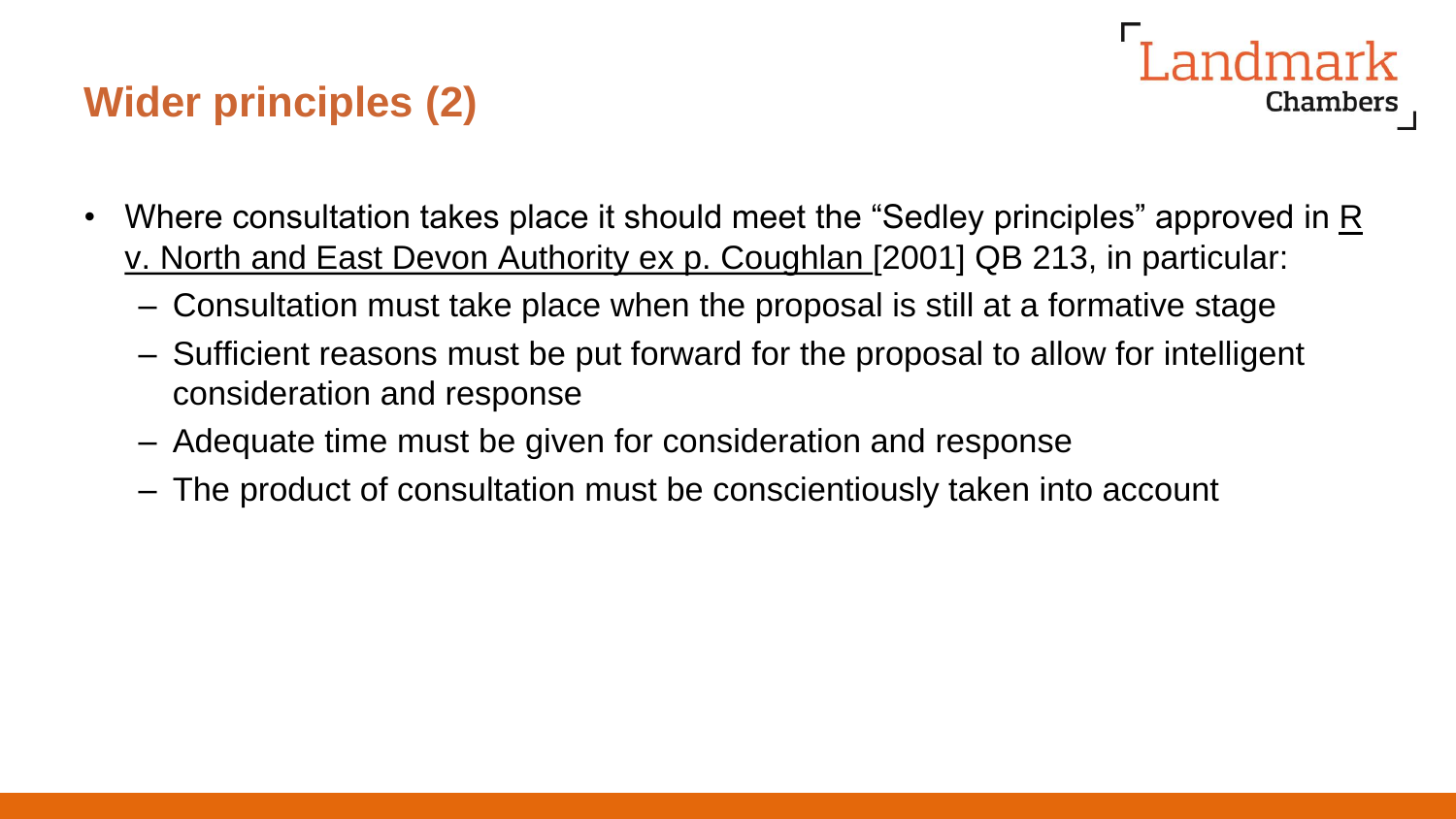#### **R (Majed) v. Camden LBC [2009] EWCA Civ 1029**



- SCI: occupiers of application premises and adjoining occupiers likely to be affected will receive a letter of notification
- CoA rejected submission that there was no legitimate expectation of SCI being followed given statutory code for notification (see now DMPO 2015: "legitimate expectation comes into play when there is no statutory requirement"
- Prejudice relevant to wider question of whether Court should exercise its discretion to grant relief
- Building works had been completed so prejudice to developer and lack of any real planning harm to claimant led Court to refuse relief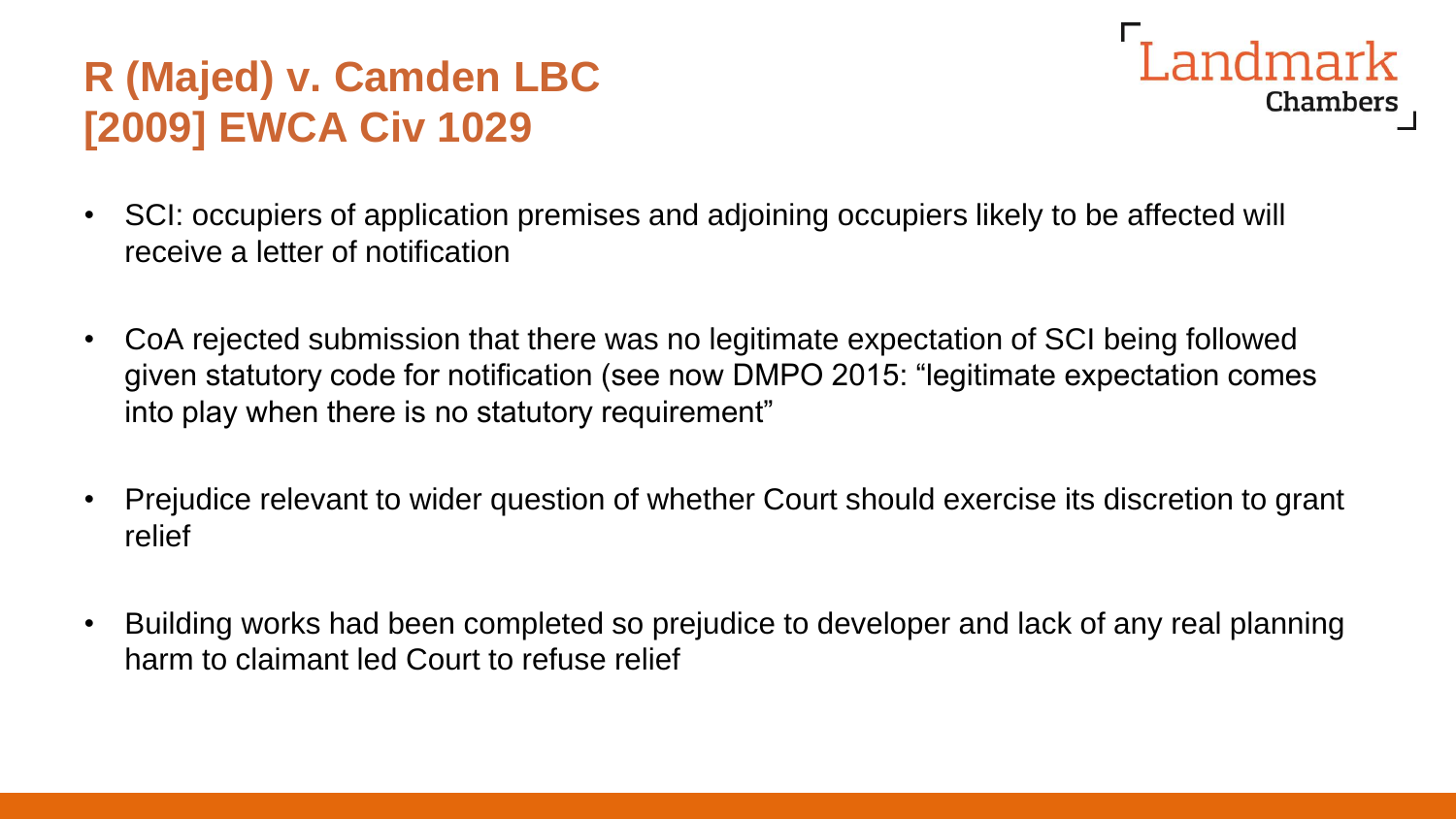#### **R (Gerber) v. Wiltshire Council [2016] EWCA Civ 84**



- SCI:
	- main text: "The Council will endeavour to notify occupiers of premises which adjoin the application site by letter"
	- Appendix 1: "if the Council receives a planning application that it feels may affect neighbouring properties then it will notify persons affected by writing to them directly"
- Interpreted to mean that relevant policy was in main text and "it cannot be said that it is possible to read that in conjunction with Appendix 1 in order to spell out a clear and unambiguous promise that any affected neighbour would be consulted"
- Claimant did not adjoin the site so no legitimate expectation arose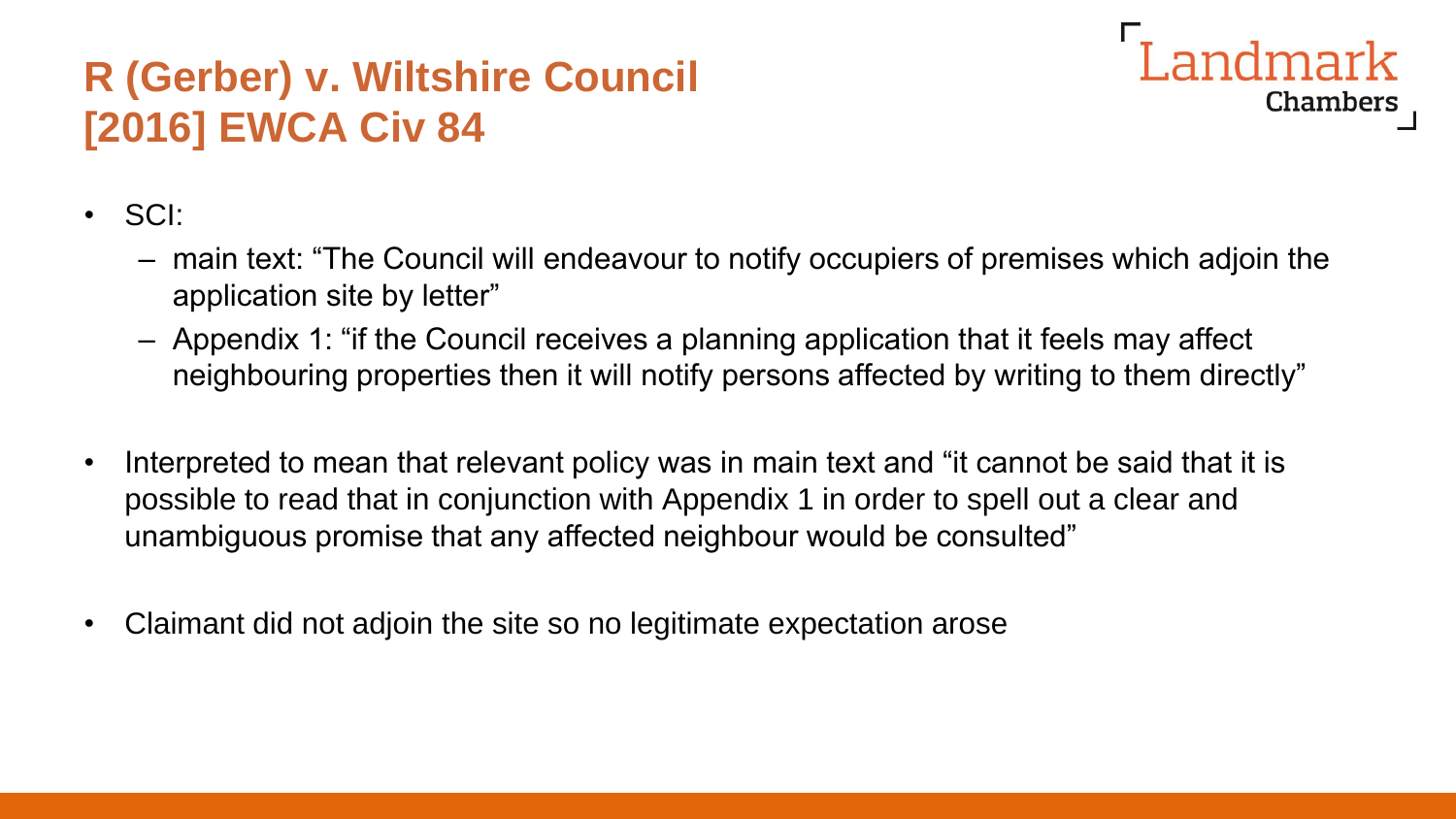## **R (Kelly) v. Hounslow LBC [2010] EWHC 1256 (Admin) (1)**

- I andmark **Chambers**
- SCI: Council "will allow objectors to be heard at planning meetings...any person who has commented on an application will be invited by letter to attend the committee meeting"
- Delays in posting out, sent second class
- Arrived with objecting claimant on day of committee meeting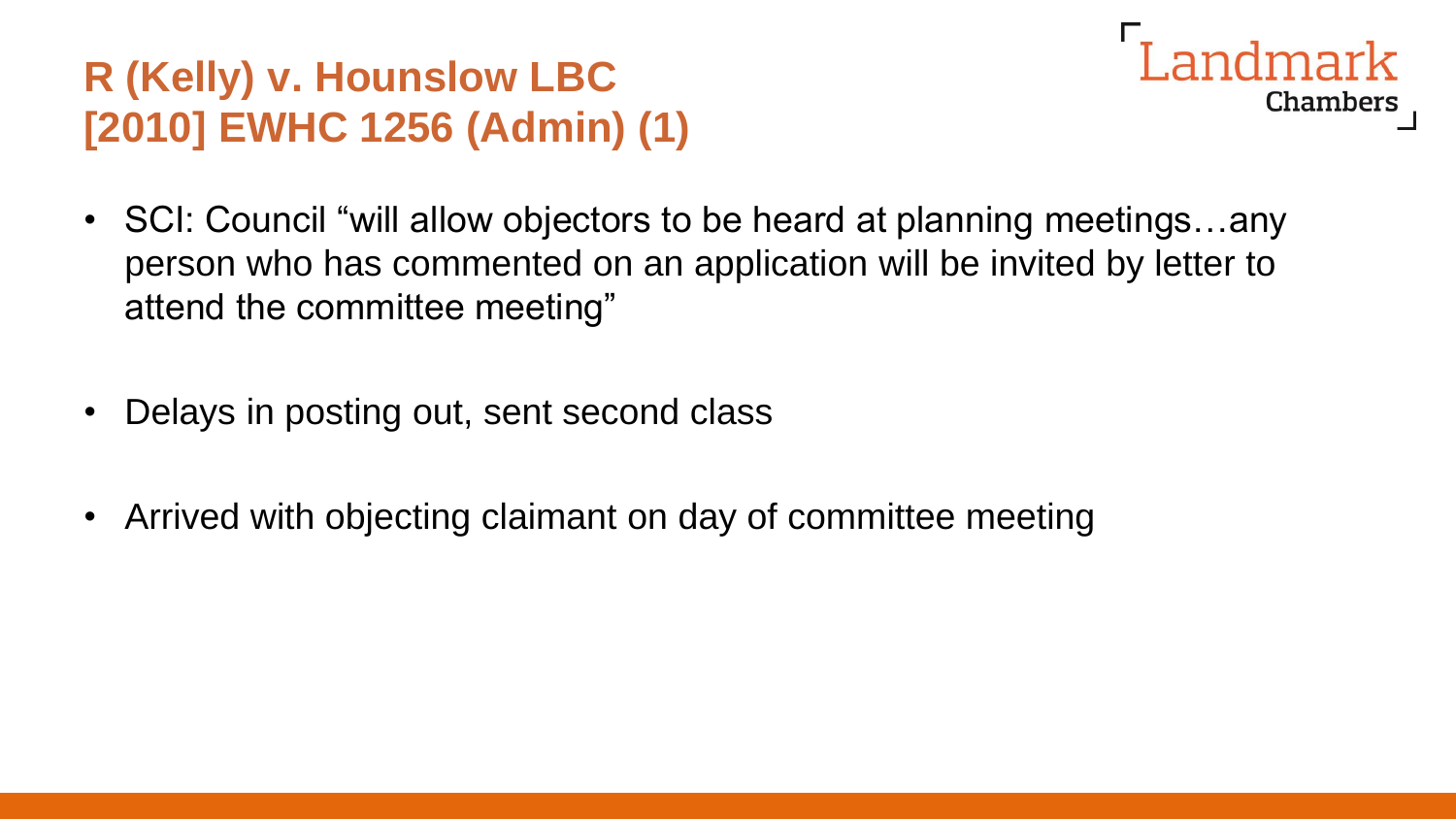## **R (Kelly) v. Hounslow LBC [2010] EWHC 1256 (Admin) (2)**



- Held:
	- Defendant had to post "at a time and in a manner which means that it will arrive in time to enable the objector to organize himself and avail of the opportunity to speak"
	- Arrival of letter on day of meeting was consistent with general promised performance of post office
	- Prejudice due to absence of opportunity to present case orally, not necessarily that there may have been a new point to make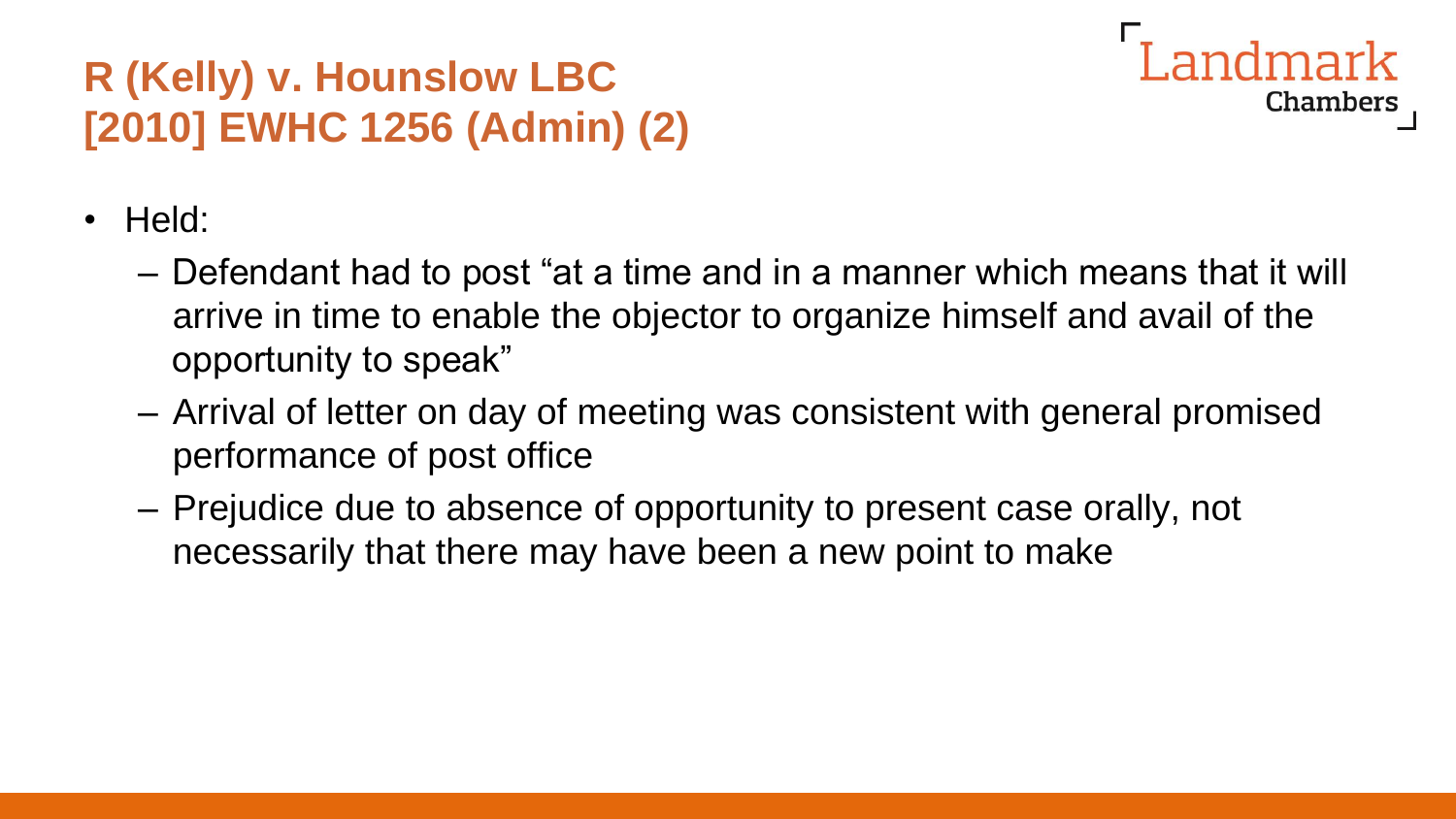#### **R (Joicey) v. Northumberland CC [2014] EWHC 3657 (Admin)(1)**



- SCI: "once a valid planning application has been received we will... publish details of the application with supporting documentation on the council website"
- Alleged failure to make noise assessment available on website, in breach of SCI (and in breach of requirement to provide background papers for report to committee meeting, contrary to s. 100D of LGA 1972)
- Assessment uploaded onto website day before committee meeting (but backdated)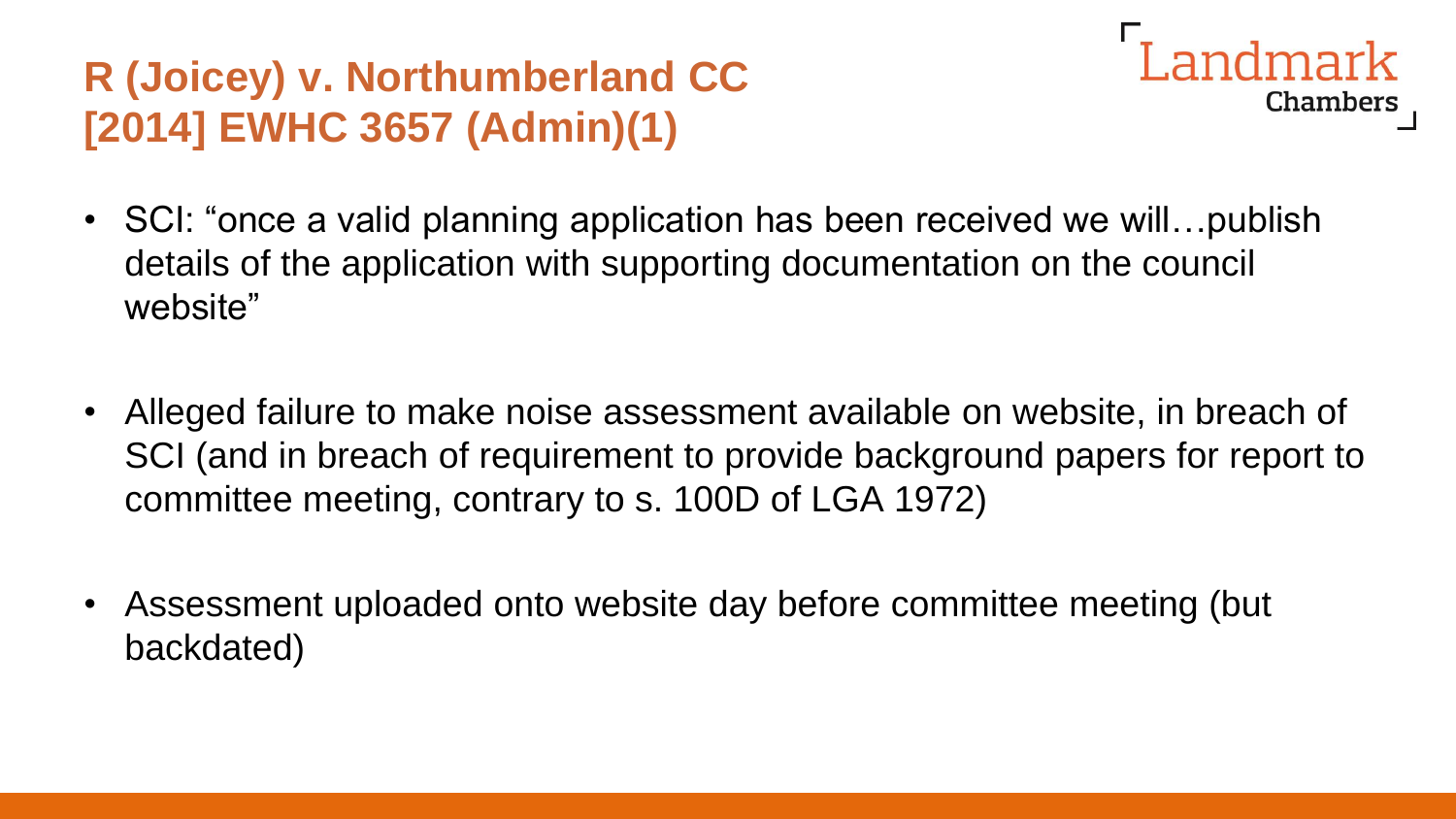### **R (Joicey) v. Northumberland CC [2014] EWHC 3657 (Admin)(2)**



- Held:
	- Right to know provisions relevant to SCI require timely publication to enable public to absorb information and make intelligent representations.
	- "Timely": will turn on factors including its "character (easily digested/technical), the audience (sophisticated/ordinary members of the public) and its bearing on the decision (tangential/central)"
	- Publication not timely; and although claimant had opportunity to see report for a day before meeting and make "main points" by way of critique
	- Could not be said that result would inevitably have been the same (Simplex Holdings [1988] 3 PLR 25)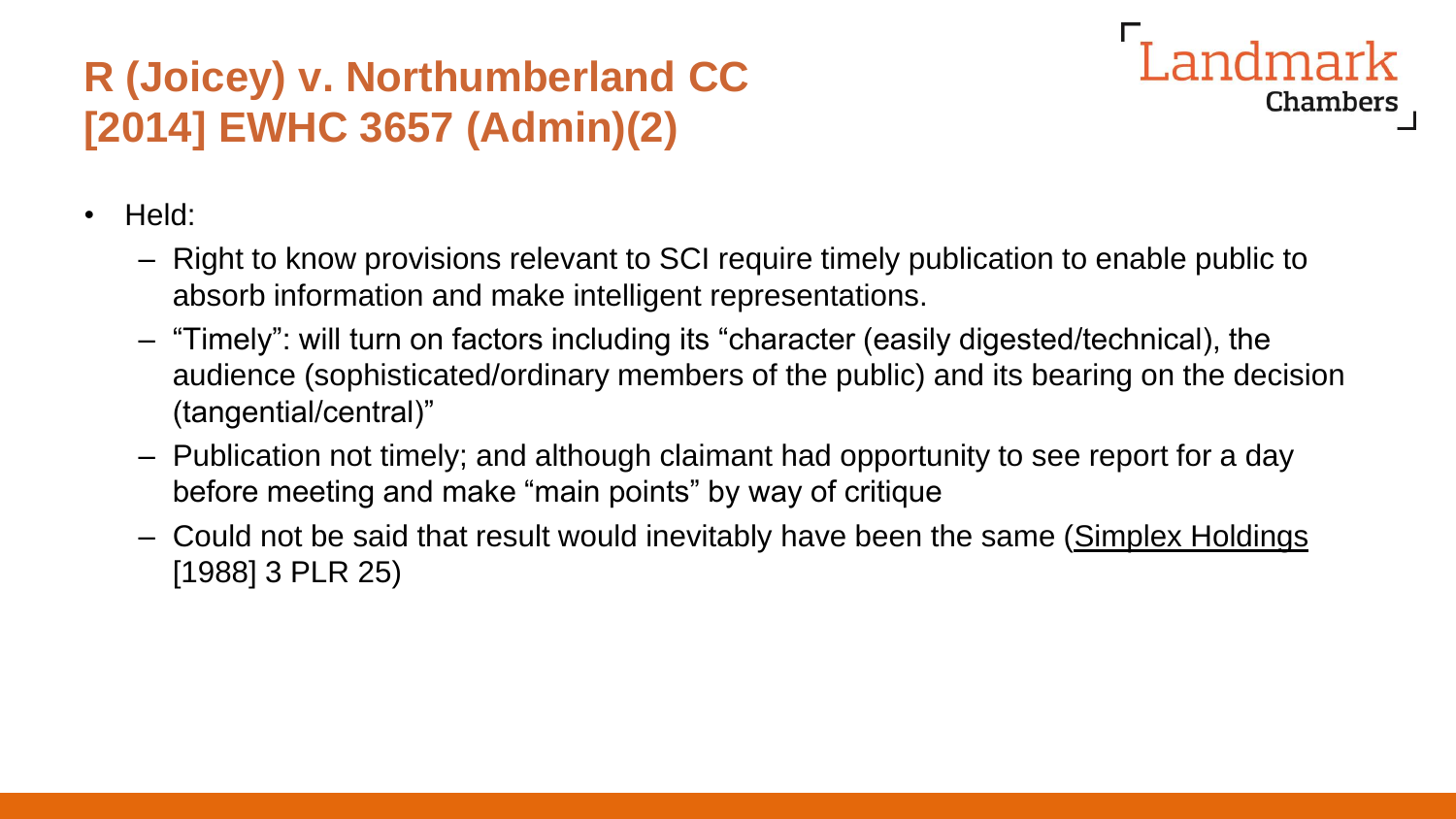#### **Kendall v. Rochford DC [2014] EWHC 3866 (Admin) (1)**



- Challenge to conclusion of Inspector examining Allocations Plan that LPA had complied with SCI
- SCI objectives: "to engage effectively with all sections of the community"; and "use appropriate engagement techniques targeted at the area of concern"
- General allegation of "huge numbers" of objectors unaware of proposed allocations in part of LPA area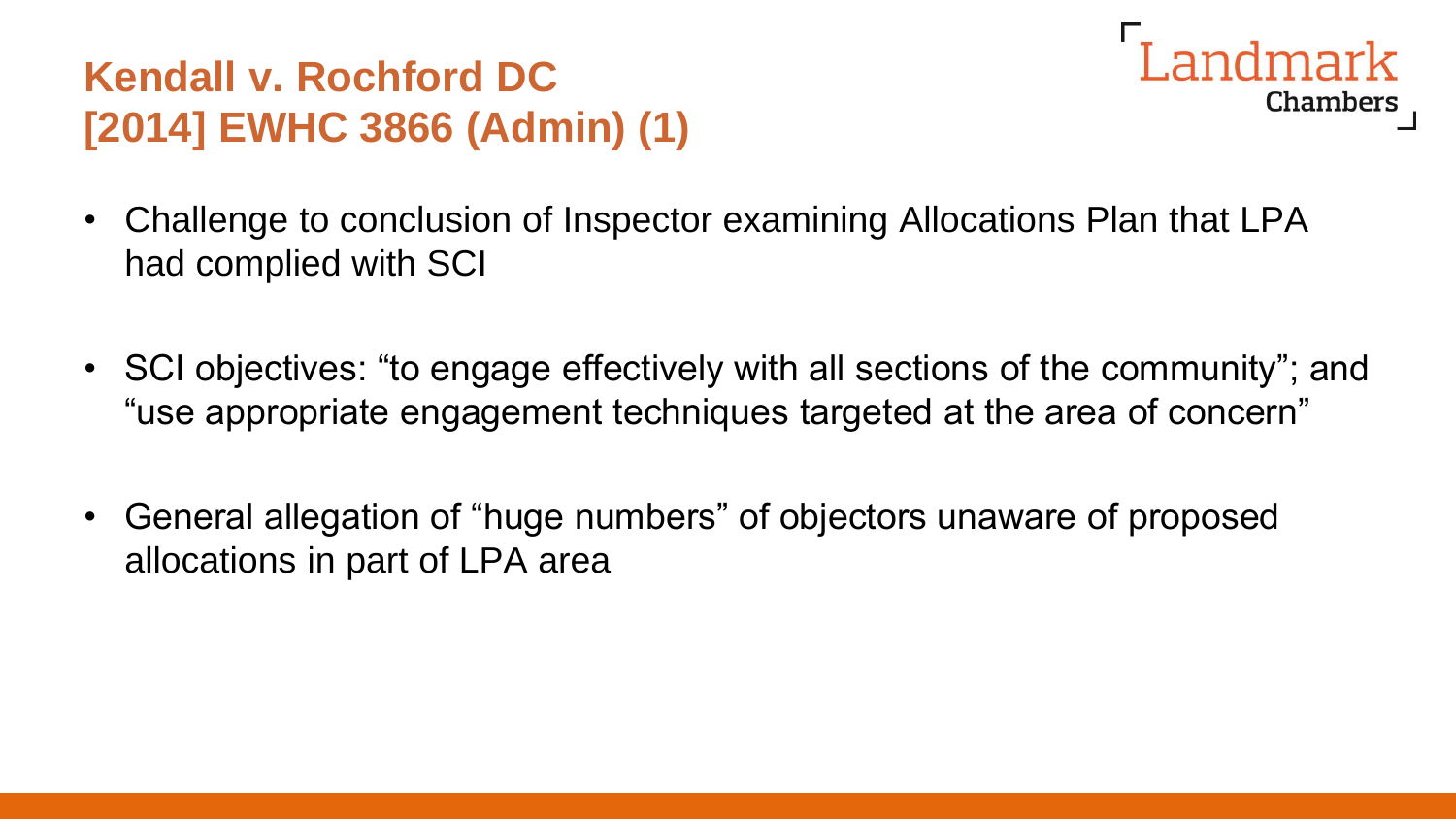#### **Kendall v. Rochford DC [2014] EWHC 3866 (Admin) (2)**



- Held:
	- Question for I is "simply whether the authority has complied with the SCI as it is, not as it might have been"
	- Any allegation that judgment in reply to this question is irrational faces "daunting and difficult task"
	- SCI framed "in deliberately broad terms" and "does not prescribe a uniform approach to plan-making process"
	- No basis to question judgment of I that SCI complied with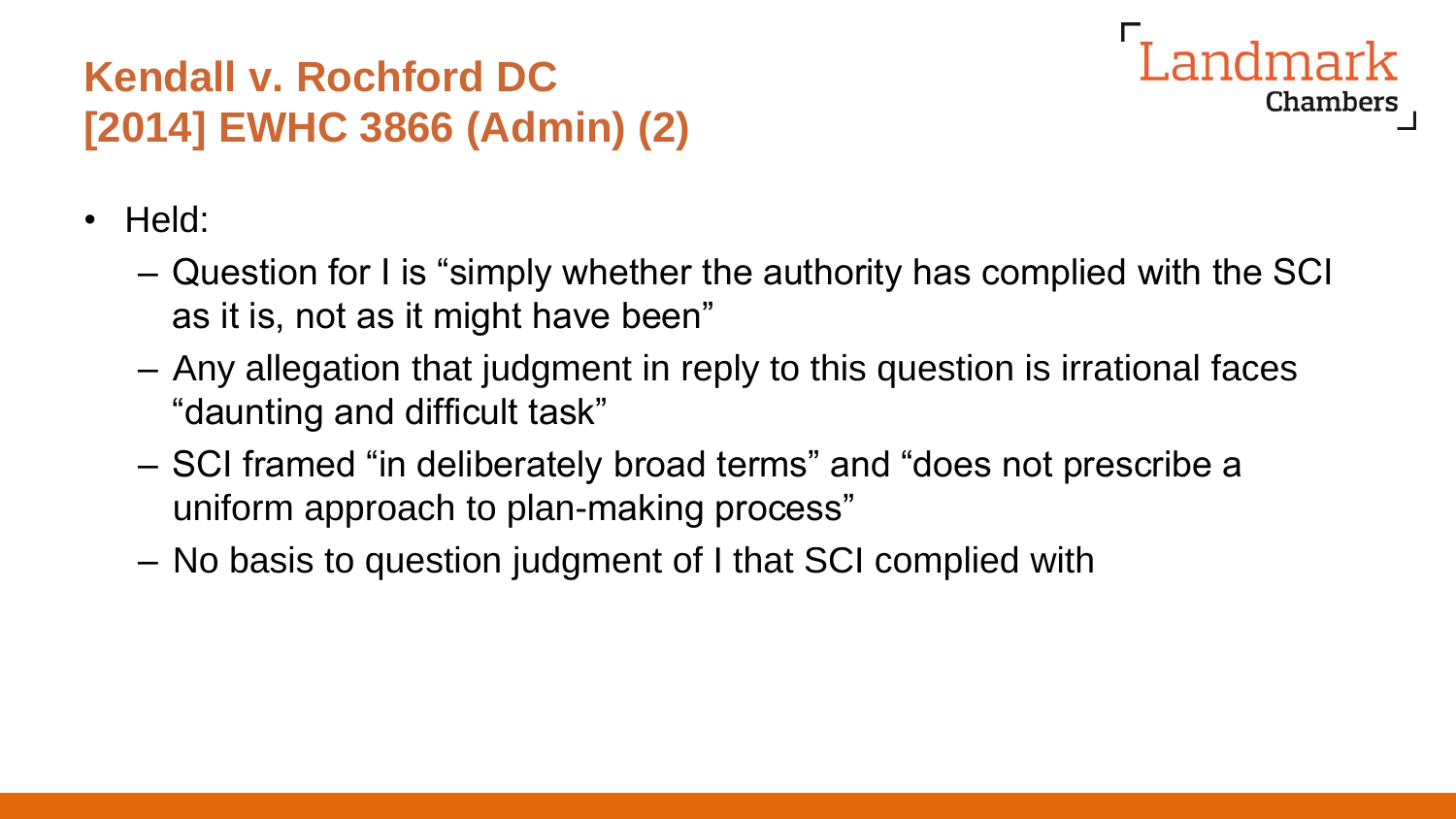#### **Holborn Studios v. Hackney LBC [2017] EWHC 2823 (Admin)**

- Landmark **Chambers**
- SCI: "Changes [to planning applications] may be made to resolve objections. In these cases there is no legal requirement to re-consult stakeholders, although the Council may readvertise and re-consult for a 14-day period"
- Claim challenging grant of permission following amendments to application
- No reliance placed on SCI to justify decision not to re-consult, but Court noted that officers would have misdirected themselves if they had relied on it, given wider legal principle that fairness may require re-consultation
- Held on facts that amendments did require re-consultation as matter of procedural fairness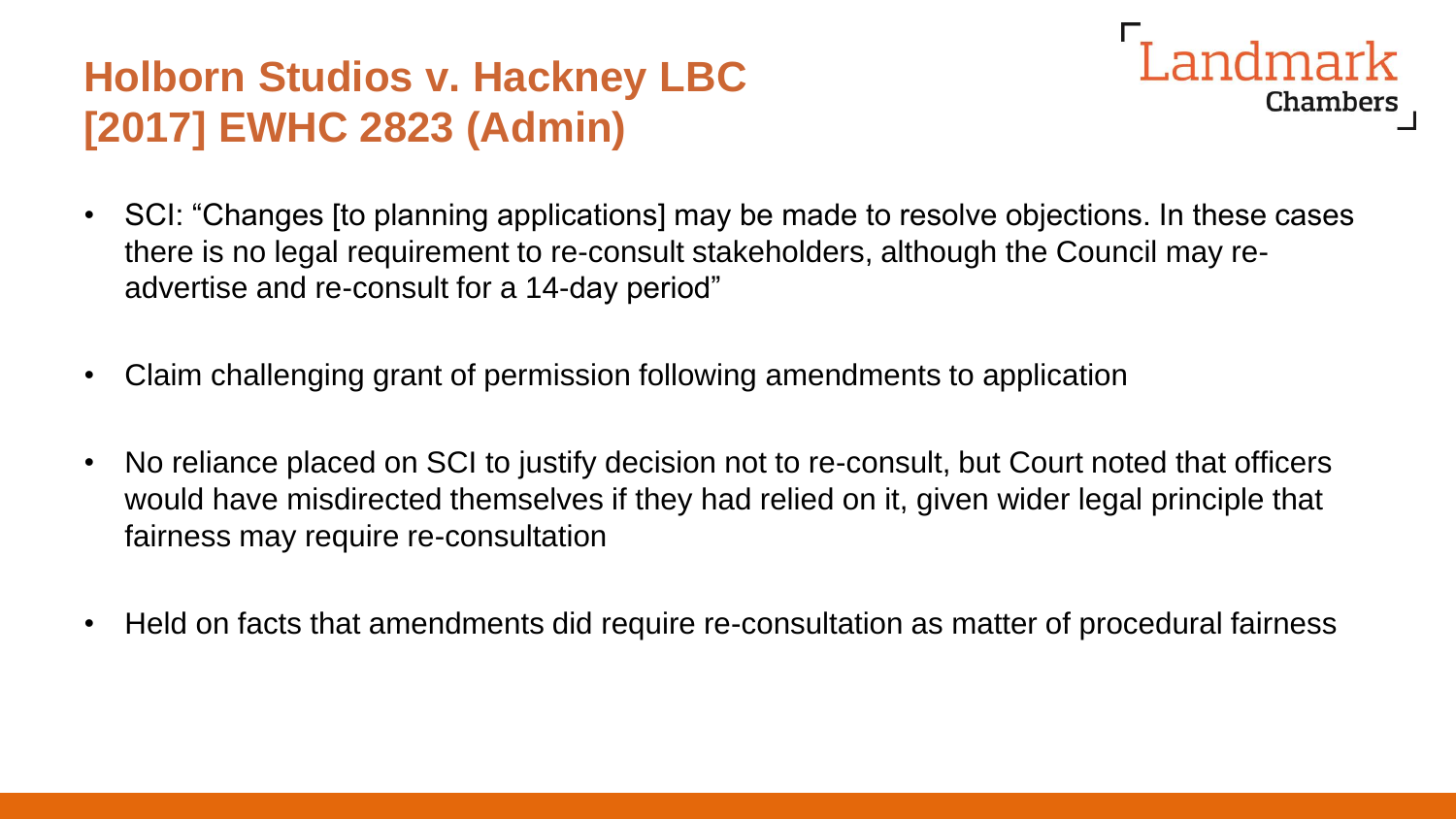#### **R (Rainbird) v. Tower Hamlets LBC [2018] EWHC 657 (Admin)**

• SCI: "application details can be viewed at a specific address.. and are also available via our website"

Landmark

Chambers

- Held that:
	- although that statement created a legitimate expectation that "application details" could be viewed on website, what that term encompassed was open to argument
	- where SCI so indicates, "desirable" for it "to make clear if there are some that will not be available…so that those interested may not be misled into a belief that they may have inspected all such documents… when in fact they have not"
	- on the facts that claimant had not demonstrated a sunlight and daylight report was not listed on the Council's website in the relevant consultation period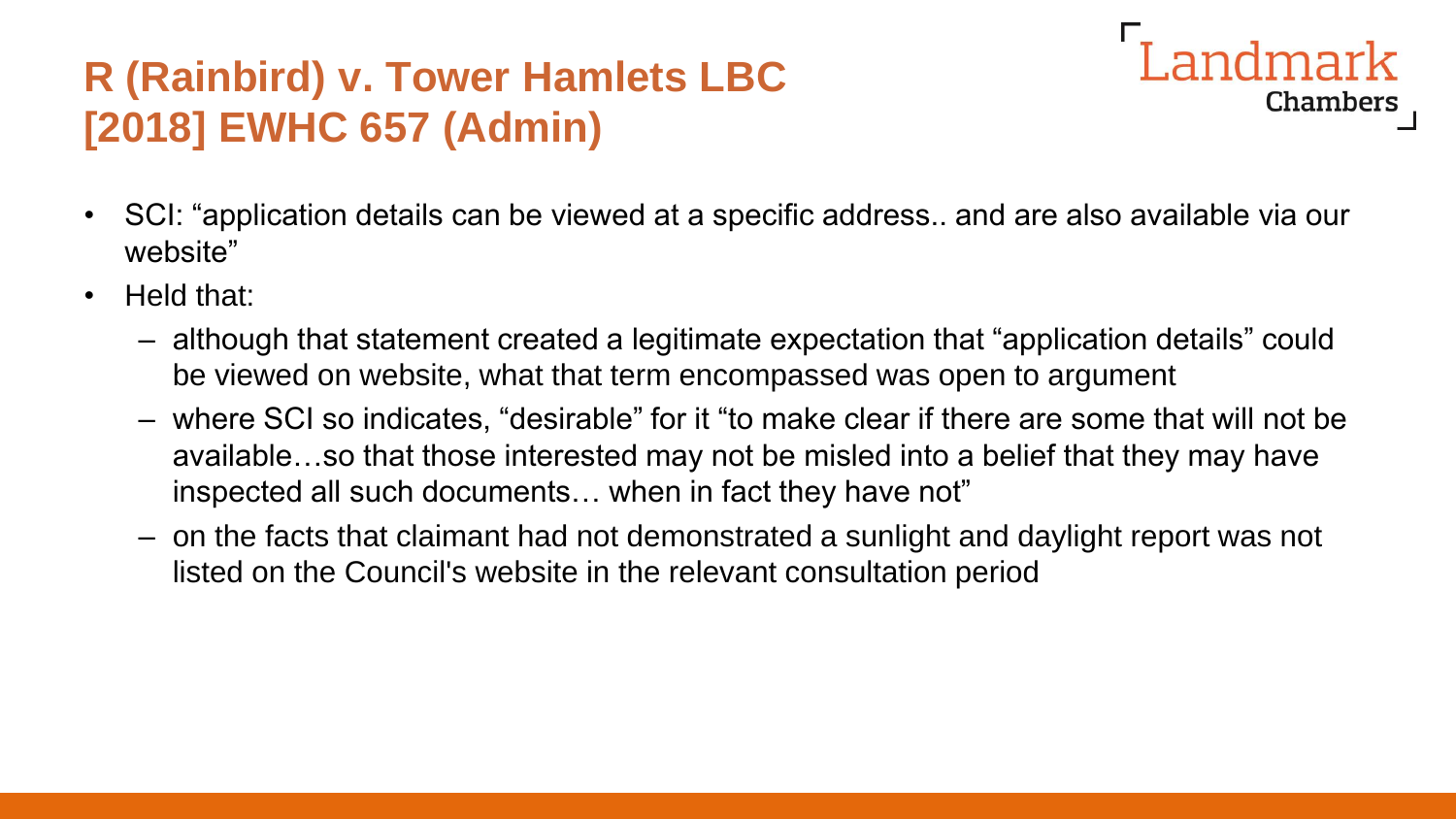#### **R (CK Properties) v. Epping Forest DC [2018] EWHC 1649 (Admin)**



- Challenge to decision of Council to approve submission draft of a Local Plan
- SCI required supporting studies to be made available on Council website "when they are finalised"
- Site Selection Report published during consultation but without Appendix B (assessment of individual residential sites) - "being finalised"
- No failure to comply with SCI at time of decision
- Reasons for not selecting claimant's site adequately explained in main text of SSR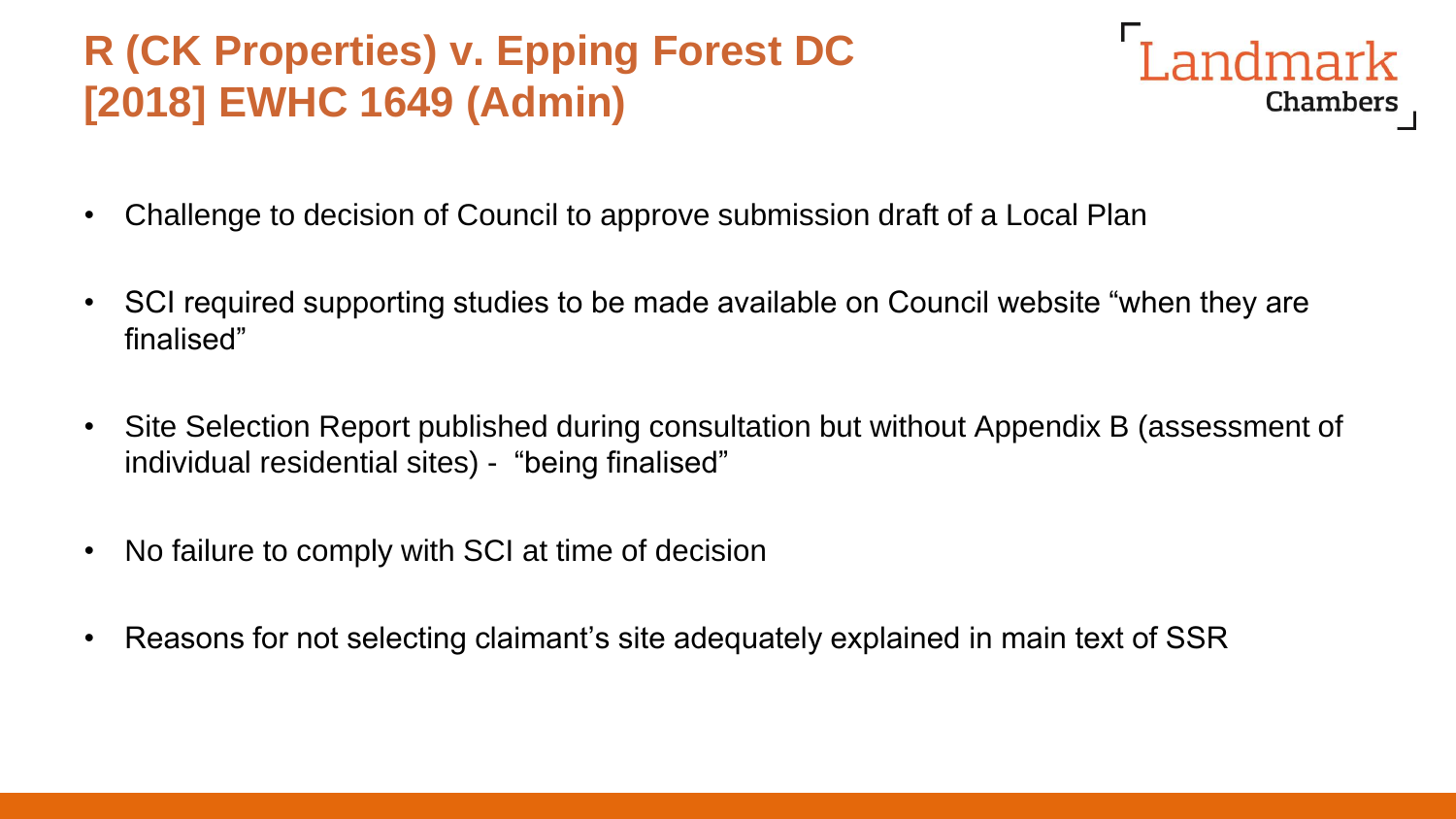## **R (Matthews) v. York CC [2018] EWHC 2102 (Admin)(1)**



- SCI:
	- "if you have commented on an application the Council will advise you about the time and place of the meeting"
	- "The Council will consult all respondents again…if amendments [to a planning application] are significant or would directly affect a neighbour"
- Challenge:
	- failure to notify claimant of committee meeting
	- failure to consult on amendments (dropped kerbs and tactile paving facing claimant's living room window)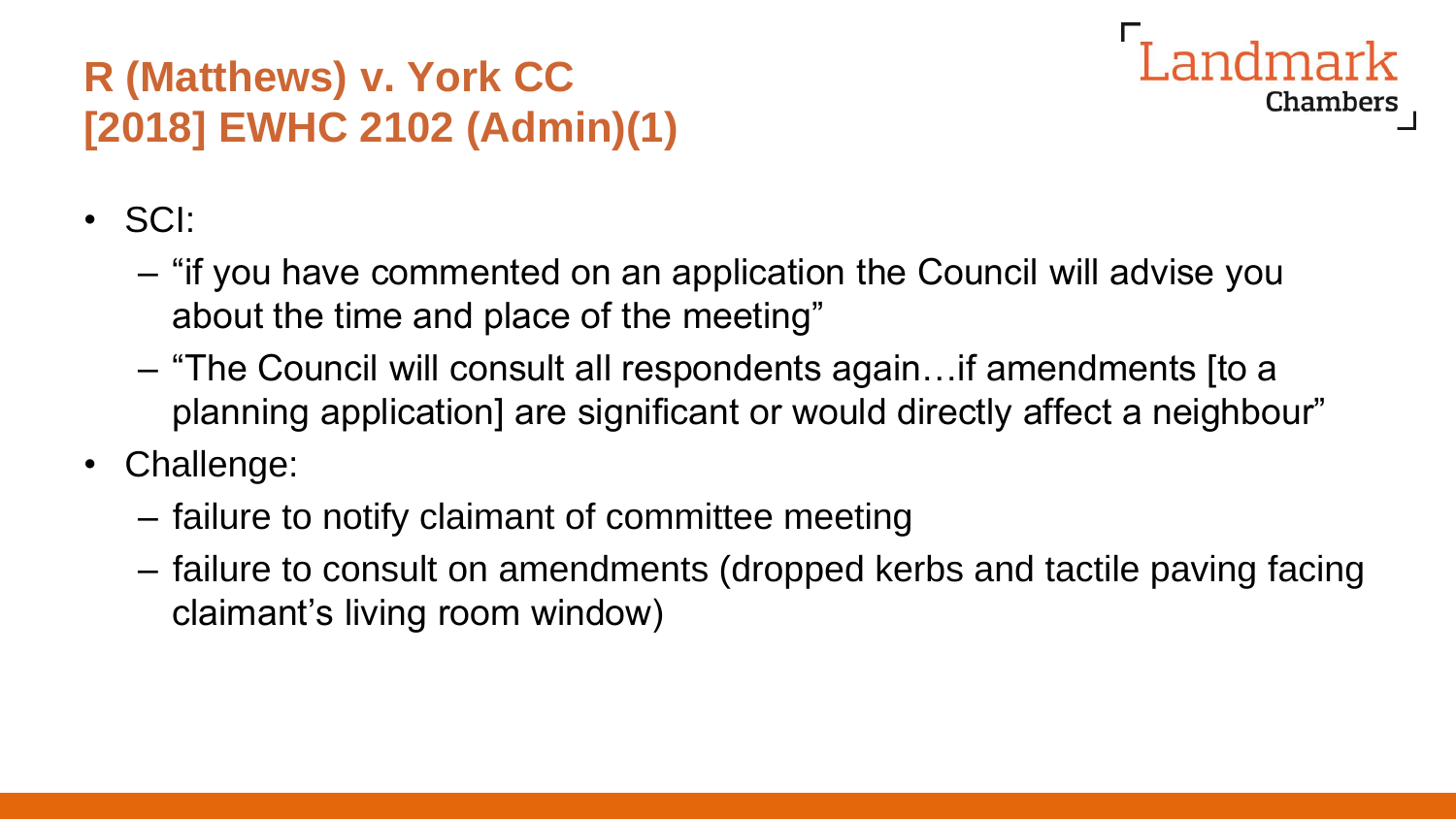## **R (Matthews) v. York CC [2018] EWHC 2102 (Admin)(2)**



- In relation to first complaint (committee meeting):
	- claimant accepted to have legitimate expectation of being notified about date of committee meeting
	- dispute was whether he was "advised" about it
	- Council produced screenshot from computer system showing emails sent to objectors
	- copies of emails not kept due to impact on data storage capacity
	- claimant argued that did not receive email; and screenshots insufficient evidence to show email actually sent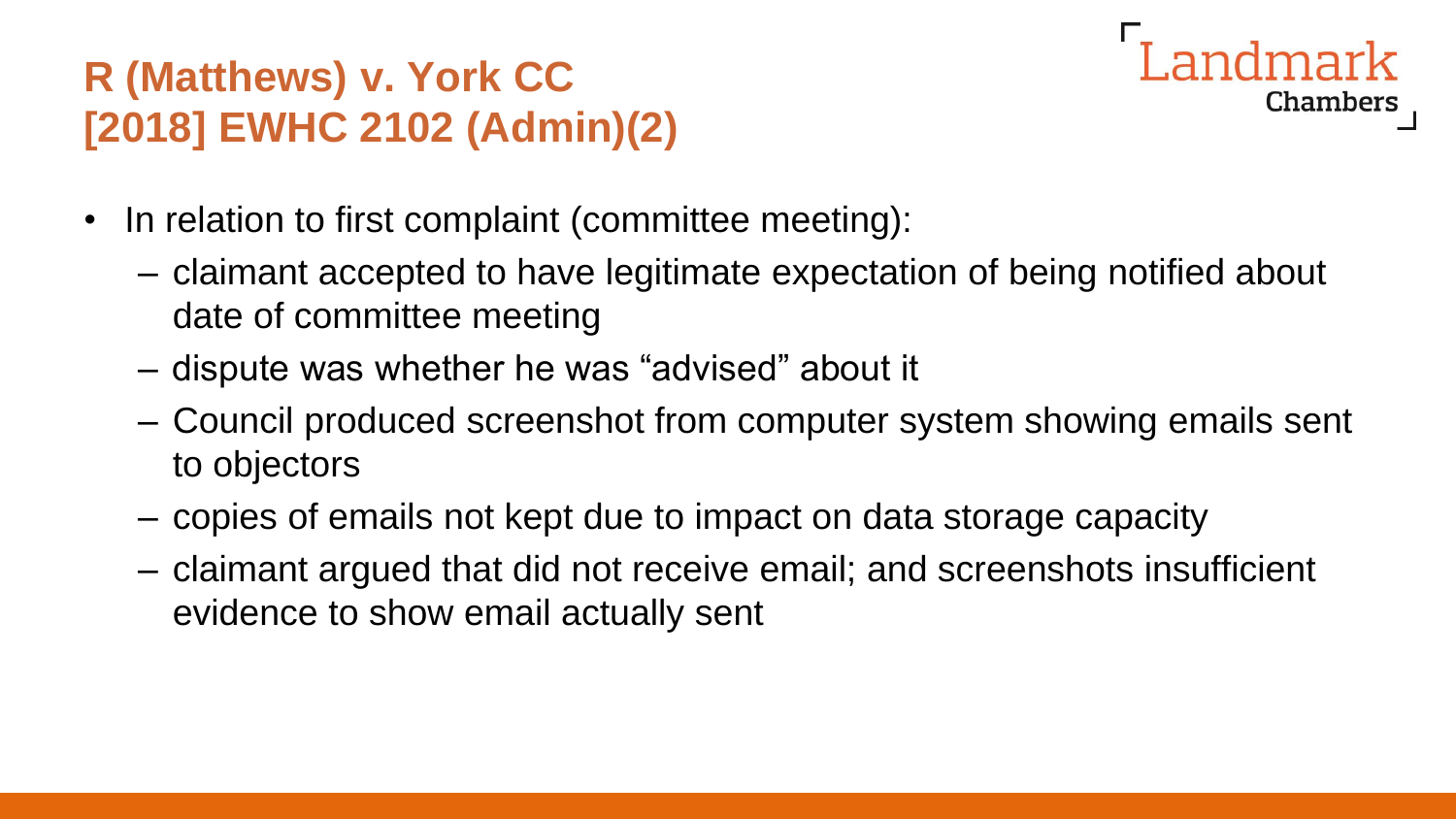### **R (Matthews) v. York CC [2018] EWHC 2102 (Admin)(3)**



- Held:
	- email sent: there was evidence that emails to others had been sent and received
	- in the absence of any challenge to use of email for notification, Council obligation was discharged by sending of email, even if not received
	- no prejudice anyway, because claimant had made written representations to committee meeting determining resubmitted (amended) planning application which encompassed points he would have made on earlier application; and they had made no difference to determination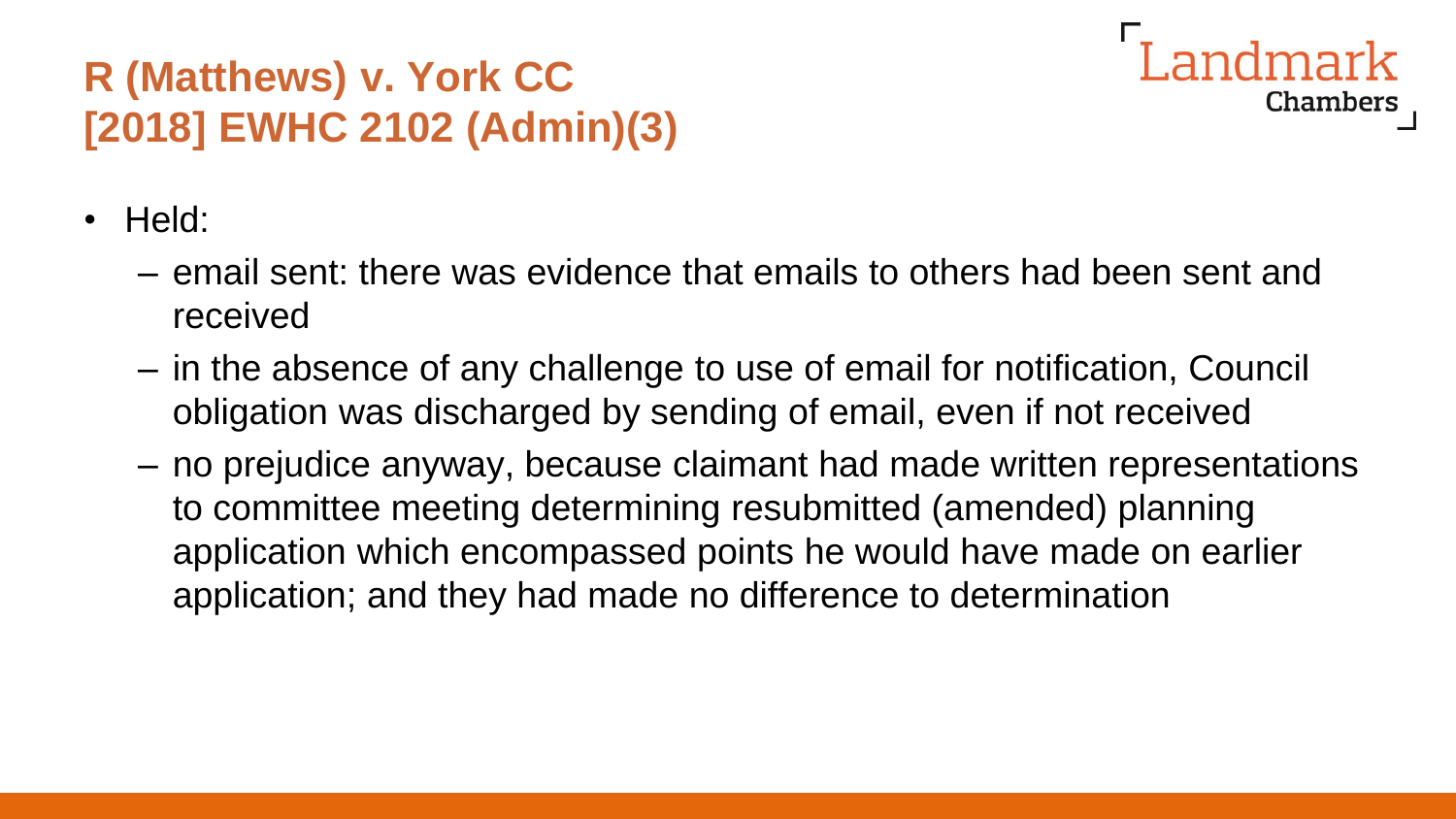## **R (Matthews) v. York CC [2018] EWHC 2102 (Admin)(4)**



- In relation to second issue (amendments)
	- claimant argued that decision not to re-consult should have been reported to committee and was irrational
	- held that the decision on whether an amendment fell within the scope of the SCI was a matter of planning judgment for the officer considering whether any amendments were significant or would directly affect a neighbour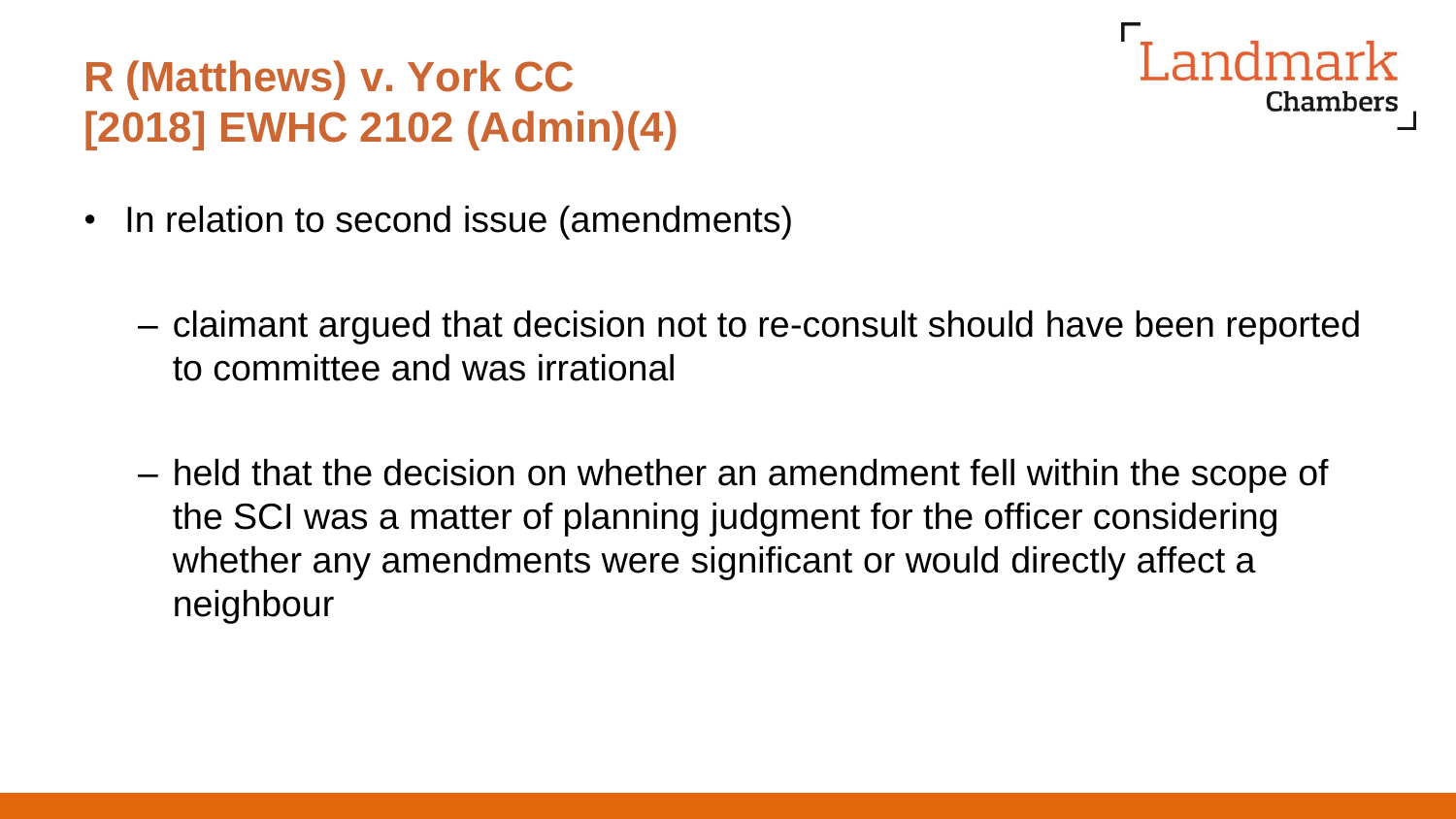#### **Conclusions (1)**



- Checking statutory requirements in GDMO is not necessarily sufficient
- If drafting a new SCI, think about extent to which wish to make clear, unequivocal procedural promises
- Check for such promises in any existing SCI and comply